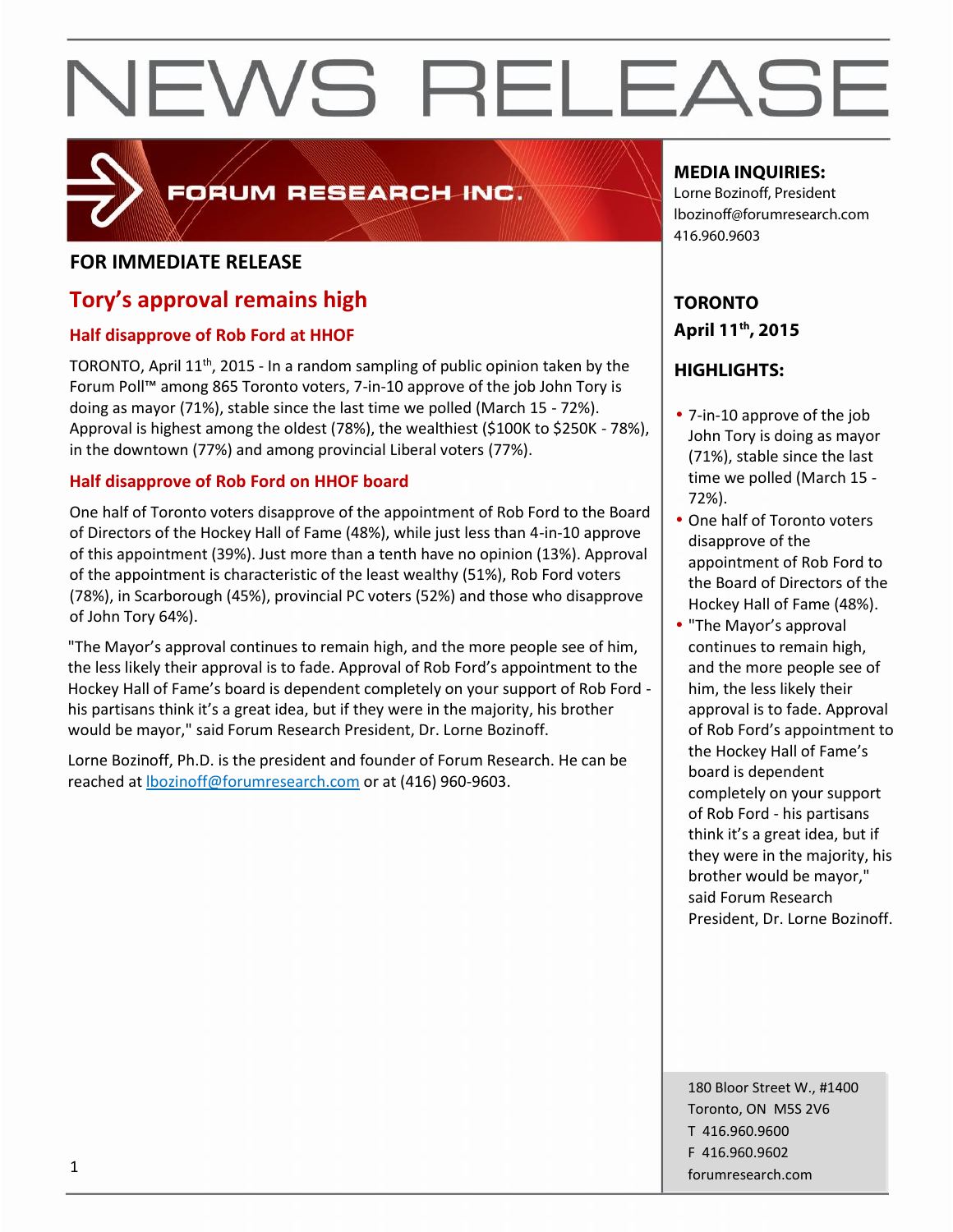### FORUM RESEARCH INC.

#### **Methodology**

The Forum Poll™ was conducted by Forum Research with the results based on an interactive voice response telephone survey of 865 randomly selected voters in Toronto, Ontario. The poll was conducted on April 7-8<sup>th</sup>, 2015.

Results based on the total sample are considered accurate +/-3%, 19 times out of 20. Subsample results will be less accurate. Margins of error for subsample (such as age, gender) results are available at www.forumresearch.com/samplestim.asp

Where appropriate, the data has been statistically weighted by age, region, and other variables to ensure that the sample reflects the actual population according to the latest Census data.

This research is not necessarily predictive of future outcomes, but rather, captures opinion at one point in time. Forum Research conducted this poll as a public service and to demonstrate our survey research capabilities. Forum houses its poll results in the Data Library of the Department of Political Science at the University of Toronto.

With offices across Canada and around the world, 100% Canadian-owned Forum Research is one of the country's leading survey research firms. This Forum Poll™and other polls may be found at Forum's poll archive at www.forumresearch.com/polls.asp

#### *Approval of Mayor Tory - Trending*

| %                   | Sample | <b>Approve</b> |
|---------------------|--------|----------------|
| April 11th, 2015    | 865    | 71             |
| March 15th, 2015    | 520    | 72             |
| February 21st, 2015 | 807    | 65             |
| January 25th, 2015  | 843    | 67             |
| December 18th, 2014 | 1001   | 74             |

#### **MEDIA INQUIRIES:**

Lorne Bozinoff, President lbozinoff@forumresearch.com 416.960.9603

**TORONTO April 11 th , 2015**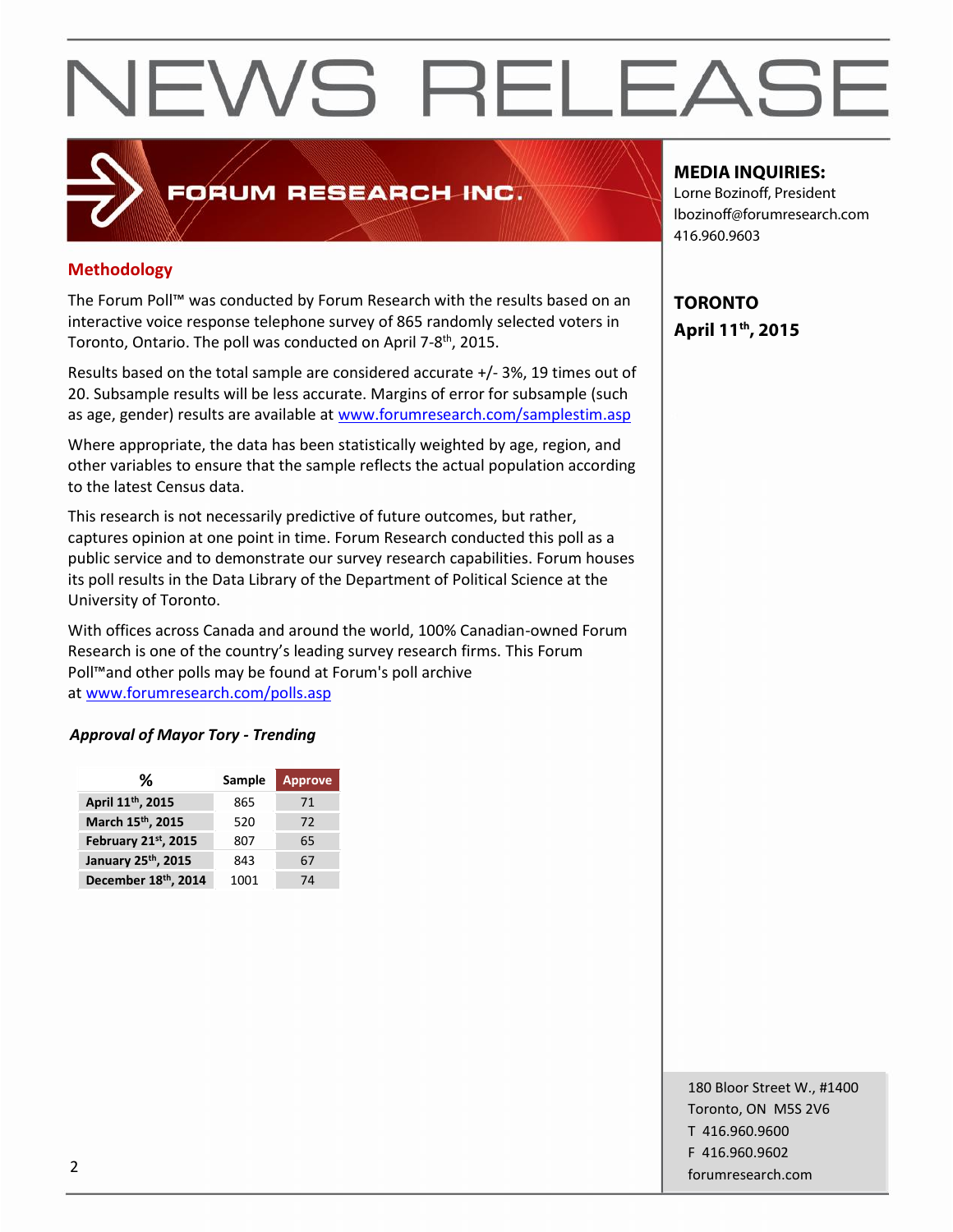

#### *Approval of Mayor Tory*

*'Overall, do you approve or disapprove of the job John Tory is doing as mayor?'*

#### *[All Respondents]*

#### *Age / Gender*

| %                 | <b>Total</b> |     |     |     |     |     |     | 18-34   35-44   45-54   55-64   65+   Male   Female |
|-------------------|--------------|-----|-----|-----|-----|-----|-----|-----------------------------------------------------|
| Sample            | 865          | 188 | 128 | 183 | 159 | 207 | 450 | 415                                                 |
| Approve           |              | 68  | 67  |     |     |     |     |                                                     |
| <b>Disapprove</b> | 29           | 32  | 33  | 28  | 25  |     | 29  | 29                                                  |

#### *Region*

| %                 |     | Total Toronto or East York   North York   Etobicoke or York   Scarborough |     |     |     |  |
|-------------------|-----|---------------------------------------------------------------------------|-----|-----|-----|--|
| Sample            | 865 | 327                                                                       | 183 | 192 | 163 |  |
| Approve           |     |                                                                           |     |     | 64  |  |
| <b>Disapprove</b> | 29  |                                                                           |     |     | 36  |  |

#### *Household Income*

| %                 | Total <sup>'</sup> |     |     |     |     |    | <20K   20-40K   40-60K   60-80K   80-100K   100-250K   250K+ |    |
|-------------------|--------------------|-----|-----|-----|-----|----|--------------------------------------------------------------|----|
| <b>Sample</b>     | 865                | 105 | 124 | 117 | 102 | 74 | 175                                                          | 37 |
| Approve           |                    | 60  |     | 68  | 70  | 66 |                                                              | 76 |
| <b>Disapprove</b> | 29                 | 40  | 29  | 32  | 30  | 34 |                                                              | 24 |

#### *Last Mayoral Vote*

| %                 |     |     |     |     | Total   Doug Ford   John Tory   Olivia Chow   Someone else |  |
|-------------------|-----|-----|-----|-----|------------------------------------------------------------|--|
| Sample            | 865 | 149 | 351 | 126 | 59                                                         |  |
| Approve           |     | 46  | 93  |     |                                                            |  |
| <b>Disapprove</b> | 29  | 54  |     | 39  | 48                                                         |  |

#### *Last Provincial Vote*

| %                 |     | Total Progressive Conservative   Liberal NDP   Green   Other parties |     |    |    |    |
|-------------------|-----|----------------------------------------------------------------------|-----|----|----|----|
| <b>Sample</b>     | 865 | 178                                                                  | 351 |    | 40 | 36 |
| Approve           |     |                                                                      |     | 65 |    | 62 |
| <b>Disapprove</b> | 29  |                                                                      |     | 35 | 28 | 38 |

#### **MEDIA INQUIRIES:**

Lorne Bozinoff, President lbozinoff@forumresearch.com 416.960.9603

#### **TORONTO April 11 th , 2015**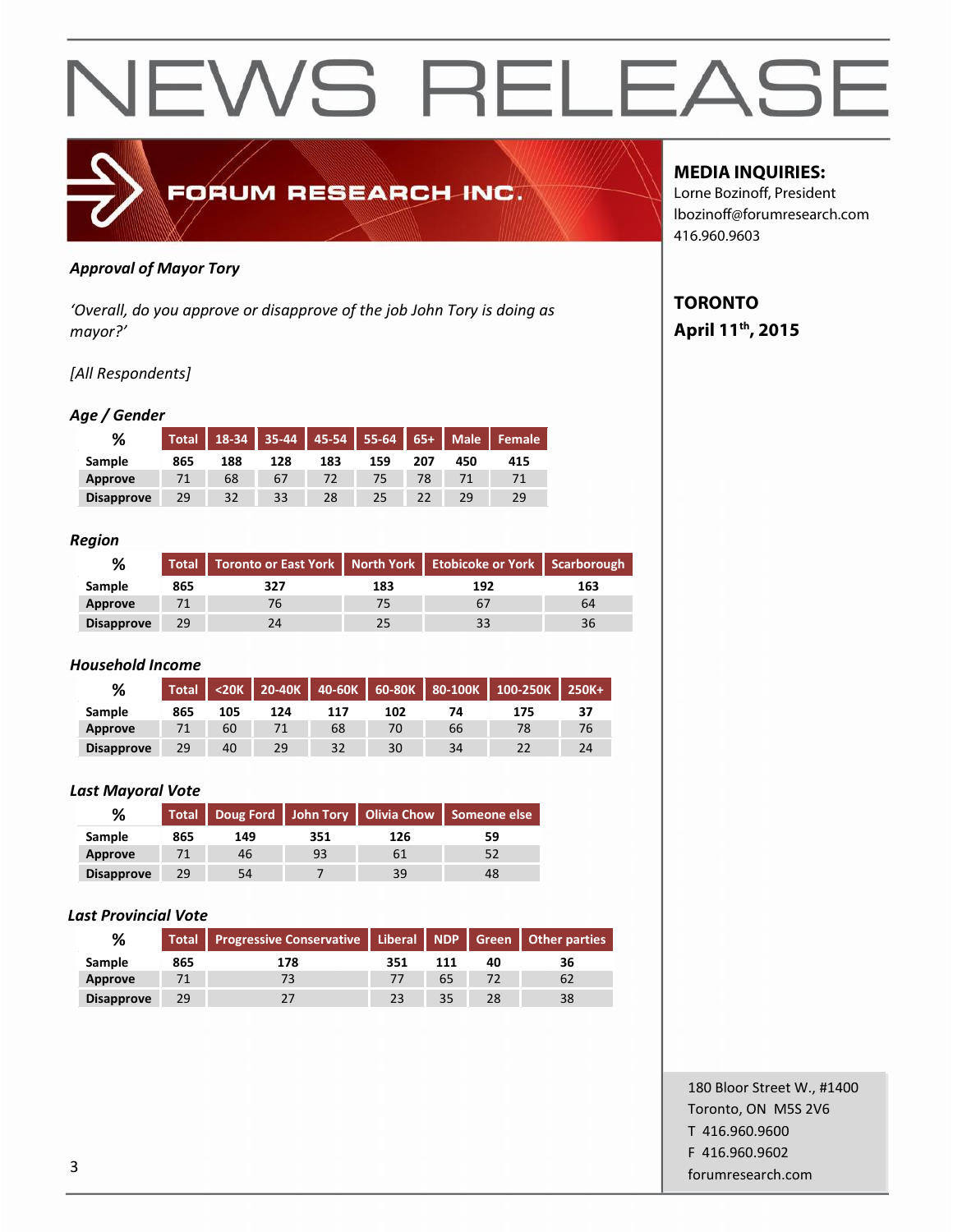

#### *Rob Ford Hockey Hall of Fame Board Appointment Approval*

*'Rob Ford has been appointed to the board of the Hockey Hall of Fame. Do you approve or disapprove of this appointment?'*

#### *[All Respondents]*

#### *Age / Gender*

| %                 | <b>Total</b> | $18-34$ |     | $35-44$   45-54 | 55-64 65+ Male |     |     | <b>I</b> Female |
|-------------------|--------------|---------|-----|-----------------|----------------|-----|-----|-----------------|
| Sample            | 865          | 188     | 128 | 183             | 159            | 207 | 450 | 415             |
| Approve           | 39           | 42      | 32  | 43              | 43             | 33  | 38  | 39              |
| <b>Disapprove</b> | 48           | 46      | 54  | 46              | 44             | 52  | 50  | 47              |
| Don't know        | 13           | 12      | 14  | 12              | 13             | 15  | 12  | 14              |

#### *Region*

| %                 | <b>Total</b> | Toronto or East York   North York   Etobicoke or York   Scarborough |     |     |     |
|-------------------|--------------|---------------------------------------------------------------------|-----|-----|-----|
| <b>Sample</b>     | 865          | 327                                                                 | 183 | 192 | 163 |
| Approve           | 39           | 29                                                                  | 38  | 46  | 45  |
| <b>Disapprove</b> | 48           | 60                                                                  | 44  | 41  | 45  |
| Don't know        | 13           |                                                                     | 18  | 13  |     |

#### *Household Income*

| %                 | <b>Total</b> |     | $<$ 20K $\vert$ 20-40K | 40-60K | $60-80K$          | 80-100K | 100-250K | 250K+ |
|-------------------|--------------|-----|------------------------|--------|-------------------|---------|----------|-------|
| Sample            | 865          | 105 | 124                    | 117    | 102               | 74      | 175      | 37    |
| Approve           | 39           | 51  | 47                     | 38     | 38                | 39      | 29       | 30    |
| <b>Disapprove</b> | 48           | 40  | 38                     | 50     | 50                | 39      | 63       | 66    |
| Don't know        | 13           | 10  | 15                     | 13     | $12 \overline{ }$ | 22      |          | 4     |

#### *Last Mayoral Vote*

| %                 | <b>Total</b> |     |     |     | Doug Ford   John Tory   Olivia Chow   Someone else |
|-------------------|--------------|-----|-----|-----|----------------------------------------------------|
| Sample            | 865          | 149 | 351 | 126 | 59                                                 |
| Approve           | 39           | 78  | 21  | 21  | 36                                                 |
| <b>Disapprove</b> | 48           | 14  | 67  | 63  | 39                                                 |
| Don't know        | 13           |     | 12  | 17  |                                                    |

#### *Last Provincial Vote*

| %                 | <b>Total</b> |     |     | Progressive Conservative   Liberal   NDP   Green   Other parties |    |    |  |  |
|-------------------|--------------|-----|-----|------------------------------------------------------------------|----|----|--|--|
| Sample            | 865          | 178 | 351 | 111                                                              | 40 | 36 |  |  |
| Approve           | 39           | 52  | 27  | 37                                                               | 34 | 35 |  |  |
| <b>Disapprove</b> | 48           | 35  | 62  | 51                                                               | 49 | 33 |  |  |
| Don't know        | 13           |     | 11  | 13                                                               |    | 32 |  |  |

### **MEDIA INQUIRIES:**

Lorne Bozinoff, President lbozinoff@forumresearch.com 416.960.9603

#### **TORONTO April 11 th , 2015**